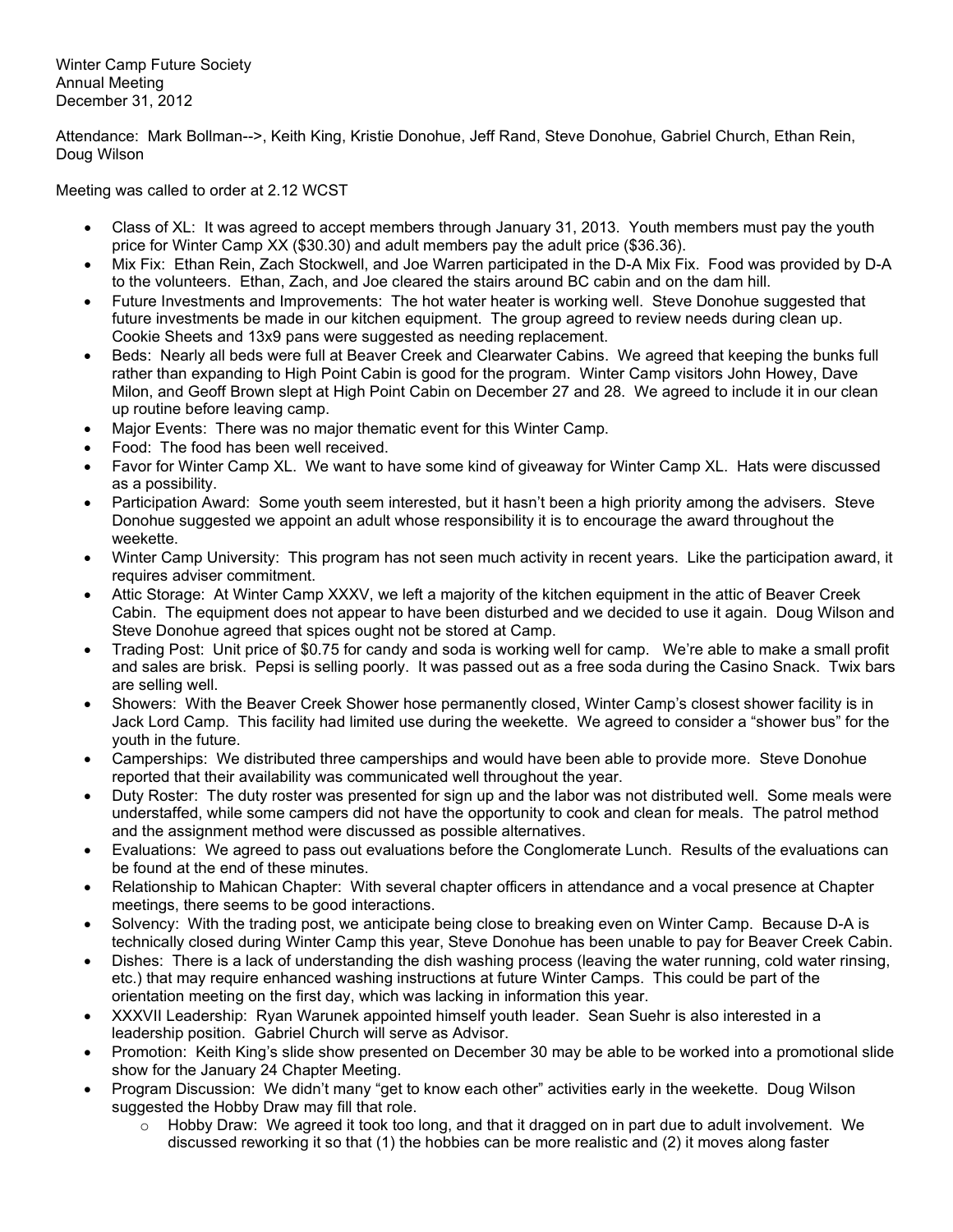Respectfully submitted,

Ethan Rein WCFS Secretary

## **Follow Up from Kristie Donohue:**

- Kristie discussed shower access with three youth on the way home and indicated they would make use of a "shower bus."
- Kristie also indicated that there may be interested in some kind of souvenir trading post with Winter Camp items. This will require future discussion.